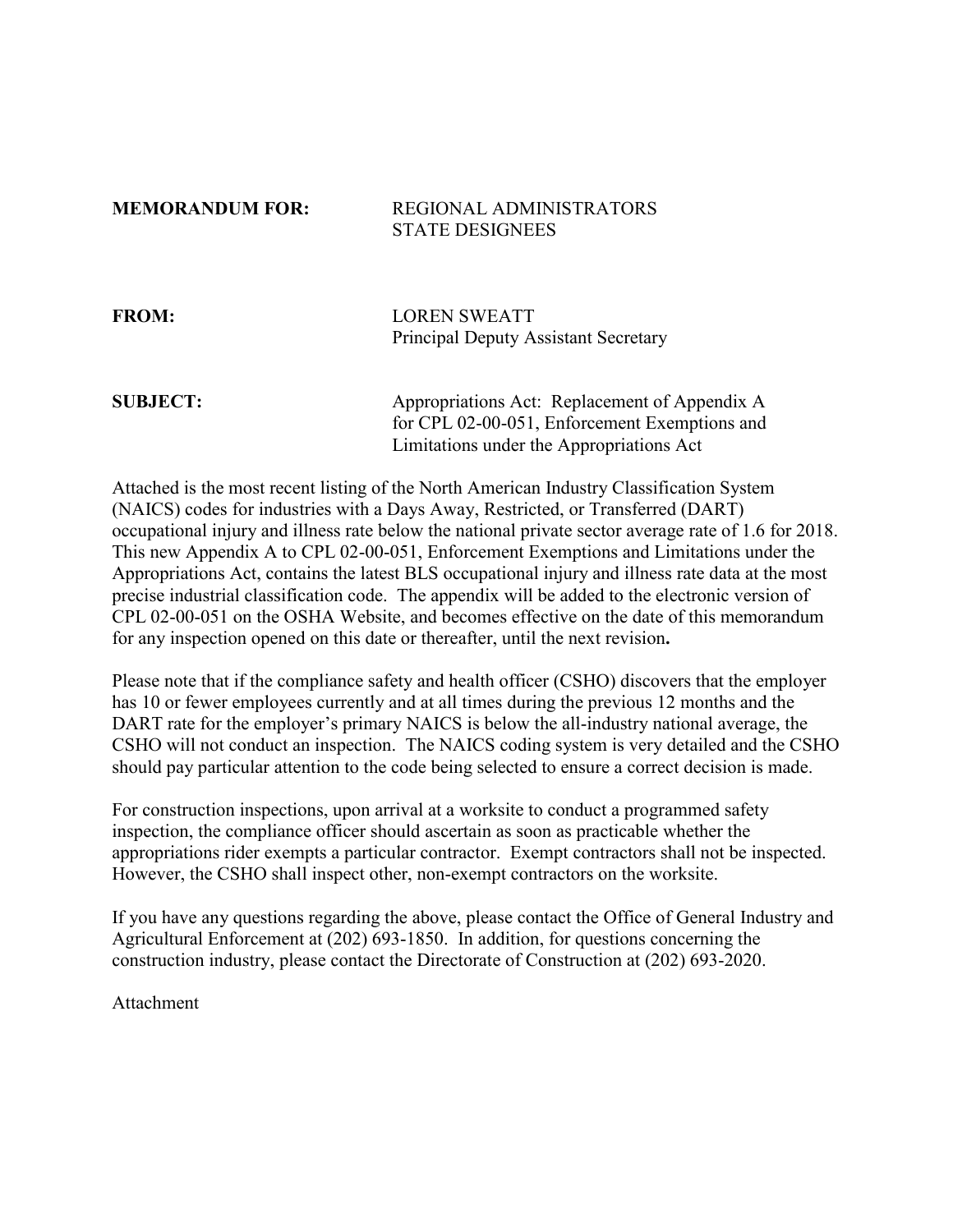## **Appendix A**

North American Industrial Classification System (NAICS) Codes for Industries with a Days Away, Restricted or Transferred (DART) Rate Less Than the National Average Rate of 1.6 for 2018

Source: Bureau of Labor Statistic (BLS) data released November 9, 2019

| 2012<br><b>NAICS Code</b> | <b>2012 NAICS Title</b>                                          |
|---------------------------|------------------------------------------------------------------|
|                           | <b>Agriculture, Forestry, Fishing and Hunting</b>                |
| 115310                    | <b>Support Activities for Forestry</b>                           |
|                           | <b>Mining</b>                                                    |
| 211111                    | <b>Crude Petroleum and Natural Gas Extraction</b>                |
| 211112                    | Natural Gas Liquid Extraction                                    |
| 213111                    | Drilling Oil and Gas Wells                                       |
| 213112                    | Support Activities for Oil and Gas Operations                    |
|                           | <b>Utilities</b>                                                 |
| 221111                    | <b>Hydroelectric Power Generation</b>                            |
| 221112                    | <b>Fossil Fuel Electric Power Generation</b>                     |
| 221113                    | <b>Nuclear Electric Power Generation</b>                         |
| 221114                    | <b>Solar Electric Power Generation</b>                           |
| 221115                    | <b>Wind Electric Power Generation</b>                            |
| 221116                    | <b>Geothermal Electric Power Generation</b>                      |
| 221121                    | Electric Bulk Power Transmission and Control                     |
| 221122                    | <b>Electric Power Distribution</b>                               |
| 221210                    | <b>Natural Gas Distribution</b>                                  |
|                           | <b>Construction</b>                                              |
| 236210                    | <b>Industrial Building Construction</b>                          |
| 236220                    | <b>Commercial and Institutional Building Construction</b>        |
| 237120                    | Oil and Gas Pipeline and Related Structures Construction         |
| 237130                    | Power and Communication Line and Related Structures Construction |
| 237210                    | <b>Land Subdivision</b>                                          |
| 237990                    | Other Heavy and Civil Engineering Construction                   |
| 238170                    | <b>Siding Contractors</b>                                        |
| 238210                    | Electrical Contractors and Other Wiring Installation Contractors |
| 238320                    | Painting and Wall Covering Contractors                           |
| 238390                    | <b>Other Building Finishing Contractors</b>                      |
| <b>Manufacturing</b>      |                                                                  |
| 311211                    | <b>Flour Milling</b>                                             |
| 311221                    | <b>Wet Corn Milling</b>                                          |
| 311224                    | Soybean and Other Oilseed Processing                             |
| 311230                    | <b>Breakfast Cereal Manufacturing</b>                            |
| 311514                    | Dry, Condensed, and Evaporated Dairy Product Manufacturing       |
| 311811                    | <b>Retail Bakeries</b>                                           |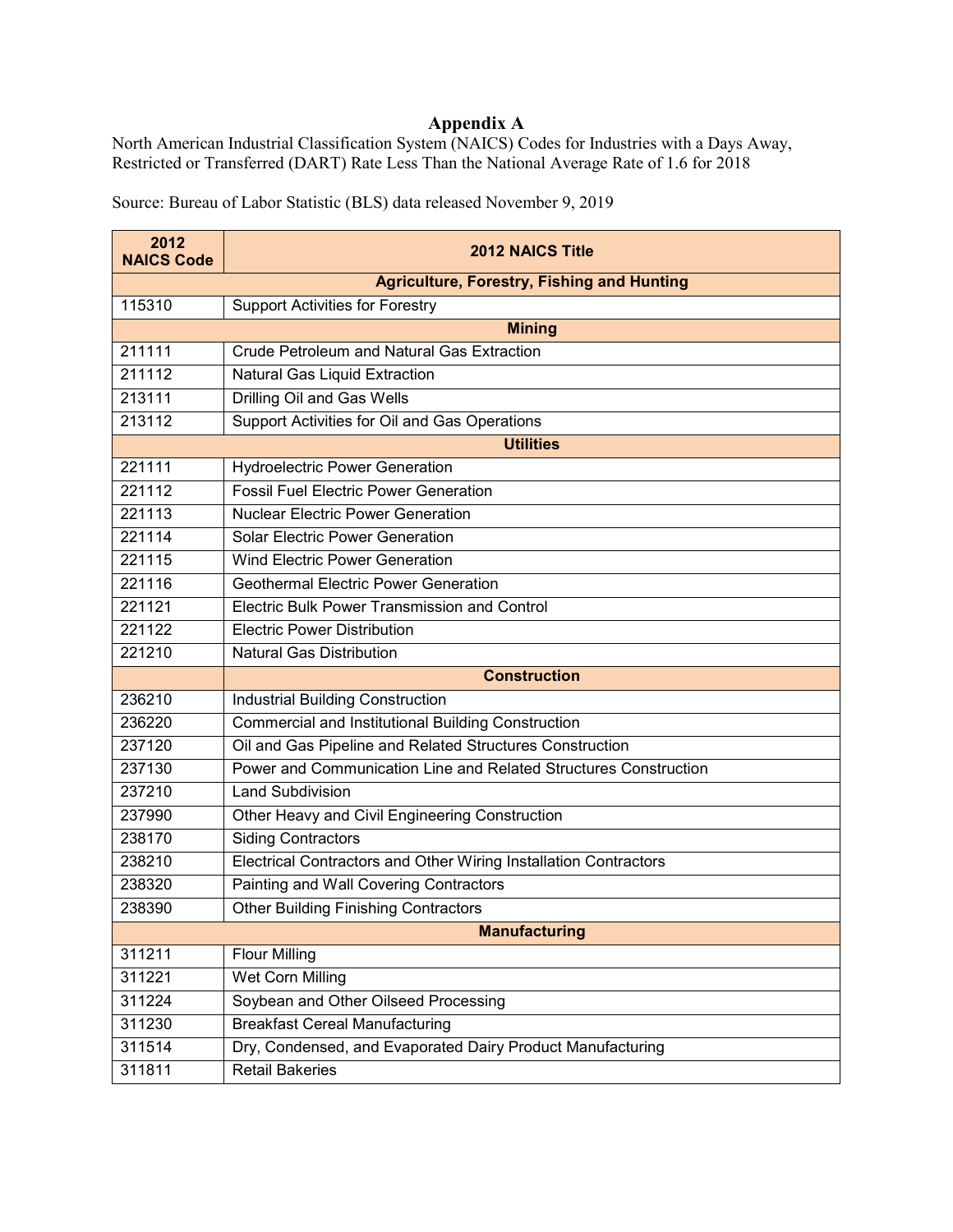| 2012<br><b>NAICS Code</b> | <b>2012 NAICS Title</b>                                             |
|---------------------------|---------------------------------------------------------------------|
|                           | <b>Manufacturing</b>                                                |
| 311920                    | Coffee and Tea Manufacturing                                        |
| 312140                    | <b>Distilleries</b>                                                 |
| 313310                    | Textile and Fabric Finishing Mills                                  |
| 315110                    | <b>Hosiery and Sock Mills</b>                                       |
| 315190                    | <b>Other Apparel Knitting Mills</b>                                 |
| 315210                    | <b>Cut and Sew Apparel Contractors</b>                              |
| 315220                    | Men's and Boys' Cut and Sew Apparel Manufacturing                   |
| 315240                    | Women's, Girls', and Infants' Cut and Sew Apparel Manufacturing     |
| 315280                    | Other Cut and Sew Apparel Manufacturing                             |
| 321219                    | Reconstituted Wood Product Manufacturing                            |
| 322110                    | <b>Pulp Mills</b>                                                   |
| 322121                    | Paper (except Newsprint) Mills                                      |
| 322122                    | <b>Newsprint Mills</b>                                              |
| 322130                    | Paperboard Mills                                                    |
| 322291                    | <b>Sanitary Paper Product Manufacturing</b>                         |
| 323111                    | <b>Commercial Printing (except Screen and Books)</b>                |
| 323113                    | <b>Commercial Screen Printing</b>                                   |
| 323120                    | <b>Support Activities for Printing</b>                              |
| 324110                    | <b>Petroleum Refineries</b>                                         |
| 324122                    | Asphalt Shingle and Coating Materials Manufacturing                 |
| 324191                    | Petroleum Lubricating Oil and Grease Manufacturing                  |
| 325110                    | <b>Petrochemical Manufacturing</b>                                  |
| 325120                    | Industrial Gas Manufacturing                                        |
| 325130                    | Synthetic Dye and Pigment Manufacturing                             |
| 325180                    | Other Basic Inorganic Chemical Manufacturing                        |
| 325193                    | <b>Ethyl Alcohol Manufacturing</b>                                  |
| 325194                    | Cyclic Crude, Intermediate, and Gum and Wood Chemical Manufacturing |
| 325199                    | All Other Basic Organic Chemical Manufacturing                      |
| 325211                    | Plastics Material and Resin Manufacturing                           |
| 325220                    | Artificial and Synthetic Fibers and Filaments Manufacturing         |
| 325311                    | Nitrogenous Fertilizer Manufacturing                                |
| 325312                    | Phosphatic Fertilizer Manufacturing                                 |
| 325314                    | Fertilizer (Mixing Only) Manufacturing                              |
| 325320                    | Pesticide and Other Agricultural Chemical Manufacturing             |
| 325411                    | Medicinal and Botanical Manufacturing                               |
| 325412                    | <b>Pharmaceutical Preparation Manufacturing</b>                     |
| 325413                    | In-Vitro Diagnostic Substance Manufacturing                         |
| 325414                    | Biological Product (except Diagnostic) Manufacturing                |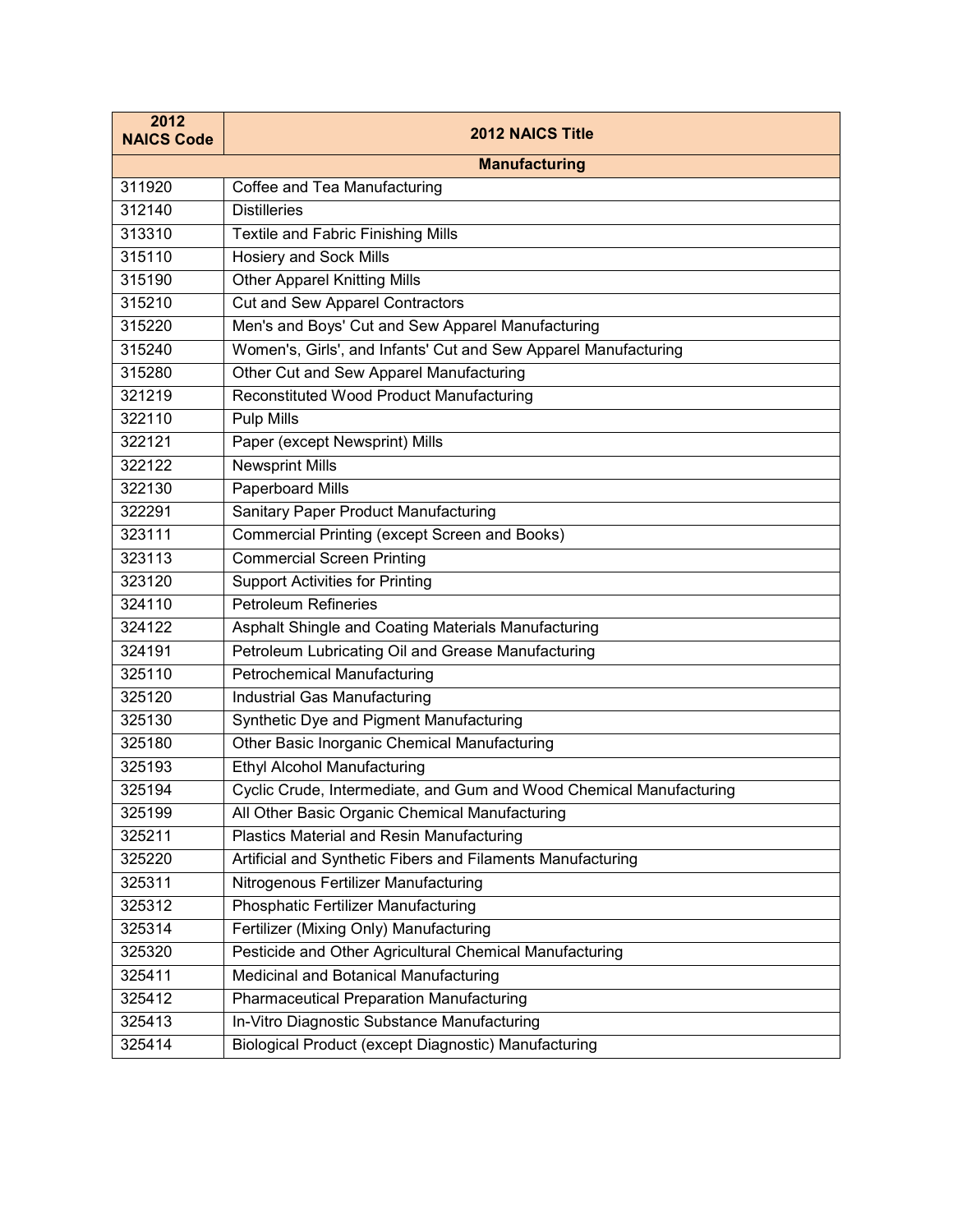| 2012<br><b>NAICS Code</b> | <b>2012 NAICS Title</b>                                                            |
|---------------------------|------------------------------------------------------------------------------------|
|                           | <b>Manufacturing</b>                                                               |
| 325510                    | Paint and Coating Manufacturing                                                    |
| 325611                    | Soap and Other Detergent Manufacturing                                             |
| 325910                    | <b>Printing Ink Manufacturing</b>                                                  |
| 325998                    | All Other Miscellaneous Chemical Product and Preparation Manufacturing             |
| 326160                    | Plastics Bottle Manufacturing                                                      |
| 327212                    | Other Pressed and Blown Glass and Glassware Manufacturing                          |
| 327310                    | <b>Cement Manufacturing</b>                                                        |
| 327410                    | Lime Manufacturing                                                                 |
| 327992                    | Ground or Treated Mineral and Earth Manufacturing                                  |
| 327993                    | Mineral Wool Manufacturing                                                         |
| 327999                    | All Other Miscellaneous Nonmetallic Mineral Product Manufacturing                  |
| 331315                    | Aluminum Sheet, Plate, and Foil Manufacturing                                      |
| 332215                    | Metal Kitchen Cookware, Utensil, Cutlery, and Flatware (except Precious)           |
|                           | Manufacturing                                                                      |
| 332410                    | Power Boiler and Heat Exchanger Manufacturing                                      |
| 332431                    | Metal Can Manufacturing                                                            |
| 332911                    | Industrial Valve Manufacturing                                                     |
| 332912                    | Fluid Power Valve and Hose Fitting Manufacturing                                   |
| 332913                    | Plumbing Fixture Fitting and Trim Manufacturing                                    |
| 332991                    | <b>Ball and Roller Bearing Manufacturing</b>                                       |
| 332992                    | <b>Small Arms Ammunition Manufacturing</b>                                         |
| 332993                    | Ammunition (except Small Arms) Manufacturing                                       |
| 333131                    | Mining Machinery and Equipment Manufacturing                                       |
| 333132                    | Oil and Gas Field Machinery and Equipment Manufacturing                            |
| 333241                    | Food Product Machinery Manufacturing                                               |
| 333242                    | Semiconductor Machinery Manufacturing                                              |
| 333244                    | Printing Machinery and Equipment Manufacturing                                     |
| 333314                    | Optical Instrument and Lens Manufacturing                                          |
| 333415                    | Air-Conditioning and Warm Air Heating Equipment and Commercial and Industrial      |
|                           | <b>Refrigeration Equipment Manufacturing</b>                                       |
| 333517                    | Machine Tool Manufacturing                                                         |
| 333611                    | Turbine and Turbine Generator Set Units Manufacturing                              |
| 333612                    | Speed Changer, Industrial High-Speed Drive, and Gear Manufacturing                 |
| 333618                    | Other Engine Equipment Manufacturing                                               |
| 333911                    | Pump and Pumping Equipment Manufacturing                                           |
| 333991                    | Power-Driven Hand tool Manufacturing                                               |
| 333992<br>333993          | Welding and Soldering Equipment Manufacturing<br>Packaging Machinery Manufacturing |
| 333996                    | Fluid Power Pump and Motor Manufacturing                                           |
| 333997                    | Scale and Balance Manufacturing                                                    |
| 334111                    | <b>Electronic Computer Manufacturing</b>                                           |
| 334112                    | <b>Computer Storage Device Manufacturing</b>                                       |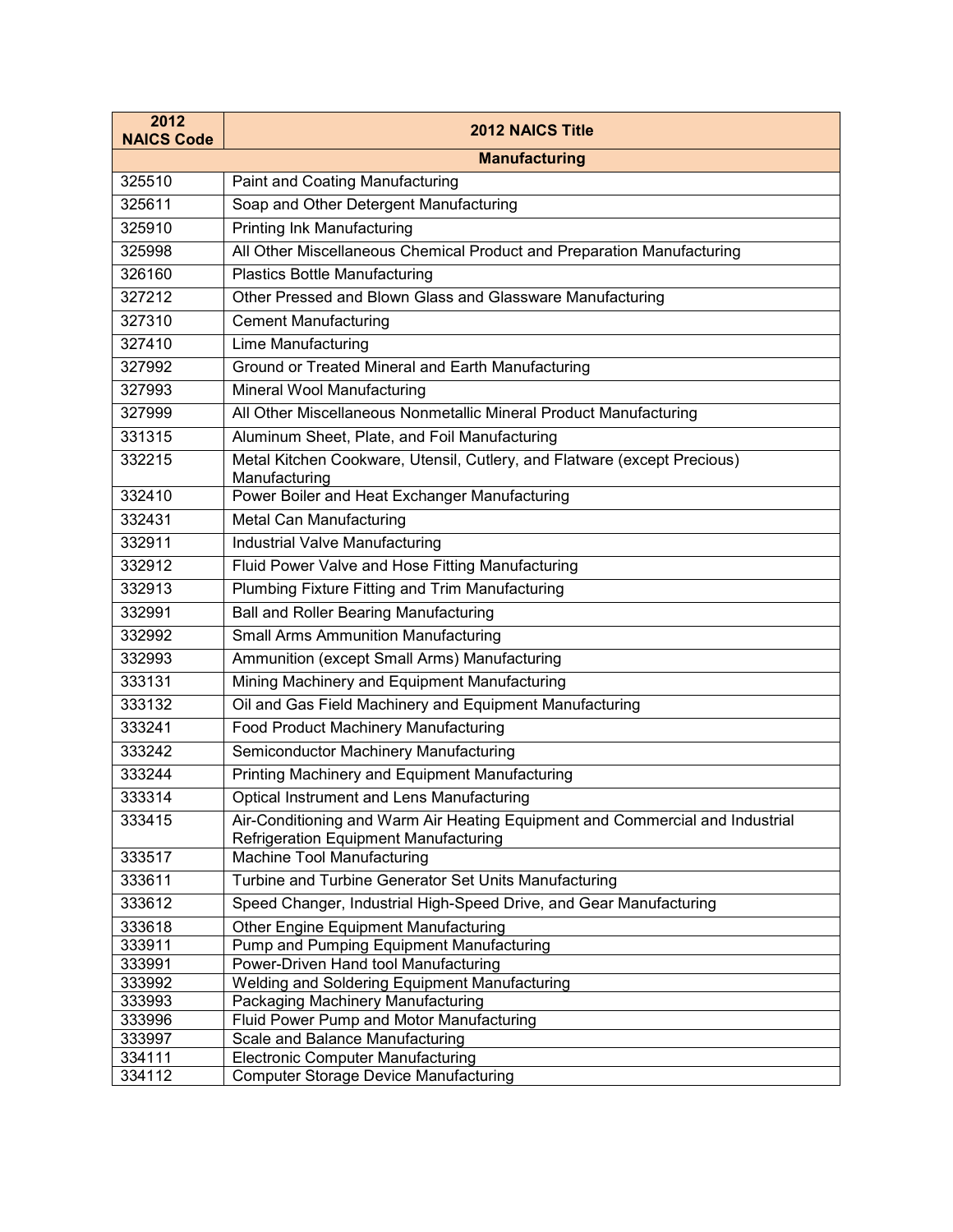| 2012<br><b>NAICS Code</b> | <b>2012 NAICS Title</b>                                                                                                          |
|---------------------------|----------------------------------------------------------------------------------------------------------------------------------|
|                           | <b>Manufacturing</b>                                                                                                             |
| 334118                    | Computer Terminal and Other Computer Peripheral Equipment Manufacturing                                                          |
| 334210                    | Telephone Apparatus Manufacturing                                                                                                |
| 334220                    | Radio and Television Broadcasting and Wireless Communications Equipment<br>Manufacturing                                         |
| 334290                    | Other Communications Equipment Manufacturing                                                                                     |
| 334310                    | Audio and Video Equipment Manufacturing                                                                                          |
| 334412                    | <b>Bare Printed Circuit Board Manufacturing</b>                                                                                  |
| 334413                    | Semiconductor and Related Device Manufacturing                                                                                   |
| 334416                    | Capacitor, Resistor, Coil, Transformer, and Other Inductor Manufacturing                                                         |
| 334417<br>334418          | <b>Electronic Connector Manufacturing</b><br>Printed Circuit Assembly (Electronic Assembly) Manufacturing                        |
| 334419                    | <b>Other Electronic Component Manufacturing</b>                                                                                  |
| 334510                    | Electromedical and Electrotherapeutic Apparatus Manufacturing                                                                    |
| 334511                    | Search, Detection, Navigation, Guidance, Aeronautical, and Nautical System and<br><b>Instrument Manufacturing</b>                |
| 334513                    | Instruments and Related Products Manufacturing for Measuring, Displaying, and<br><b>Controlling Industrial Process Variables</b> |
| 334514                    | <b>Totalizing Fluid Meter and Counting Device Manufacturing</b>                                                                  |
| 334515                    | Instrument Manufacturing for Measuring and Testing Electricity and Electrical Signals                                            |
| 334516                    | Analytical Laboratory Instrument Manufacturing                                                                                   |
| 334517                    | <b>Irradiation Apparatus Manufacturing</b>                                                                                       |
| 334519                    | Other Measuring and Controlling Device Manufacturing                                                                             |
| 334613                    | Blank Magnetic and Optical Recording Media Manufacturing                                                                         |
| 334614                    | Software and Other Prerecorded Compact Disc, Tape, and Record Reproducing                                                        |
| 335110                    | Electric Lamp Bulb and Part Manufacturing                                                                                        |
| 335121                    | Residential Electric Lighting Fixture Manufacturing                                                                              |
| 335210                    | <b>Small Electrical Appliance Manufacturing</b>                                                                                  |
| 335224                    | Household Laundry Equipment Manufacturing                                                                                        |
| 335228                    | Other Major Household Appliance Manufacturing                                                                                    |
| 335312                    | Motor and Generator Manufacturing                                                                                                |
| 335313                    | Switchgear and Switchboard Apparatus Manufacturing                                                                               |
| 335314                    | Relay and Industrial Control Manufacturing                                                                                       |
| 335911                    | <b>Storage Battery Manufacturing</b>                                                                                             |
| 335912                    | <b>Primary Battery Manufacturing</b>                                                                                             |
| 335921                    | <b>Fiber Optic Cable Manufacturing</b>                                                                                           |
| 335929                    | Other Communication and Energy Wire Manufacturing                                                                                |
| 335999                    | All Other Miscellaneous Electrical Equipment and Component Manufacturing                                                         |
| 336411                    | <b>Aircraft Manufacturing</b>                                                                                                    |
| 336412                    | Aircraft Engine and Engine Parts Manufacturing                                                                                   |
| 336413                    | Other Aircraft Parts and Auxiliary Equipment Manufacturing                                                                       |
| 336414                    | Guided Missile and Space Vehicle Manufacturing                                                                                   |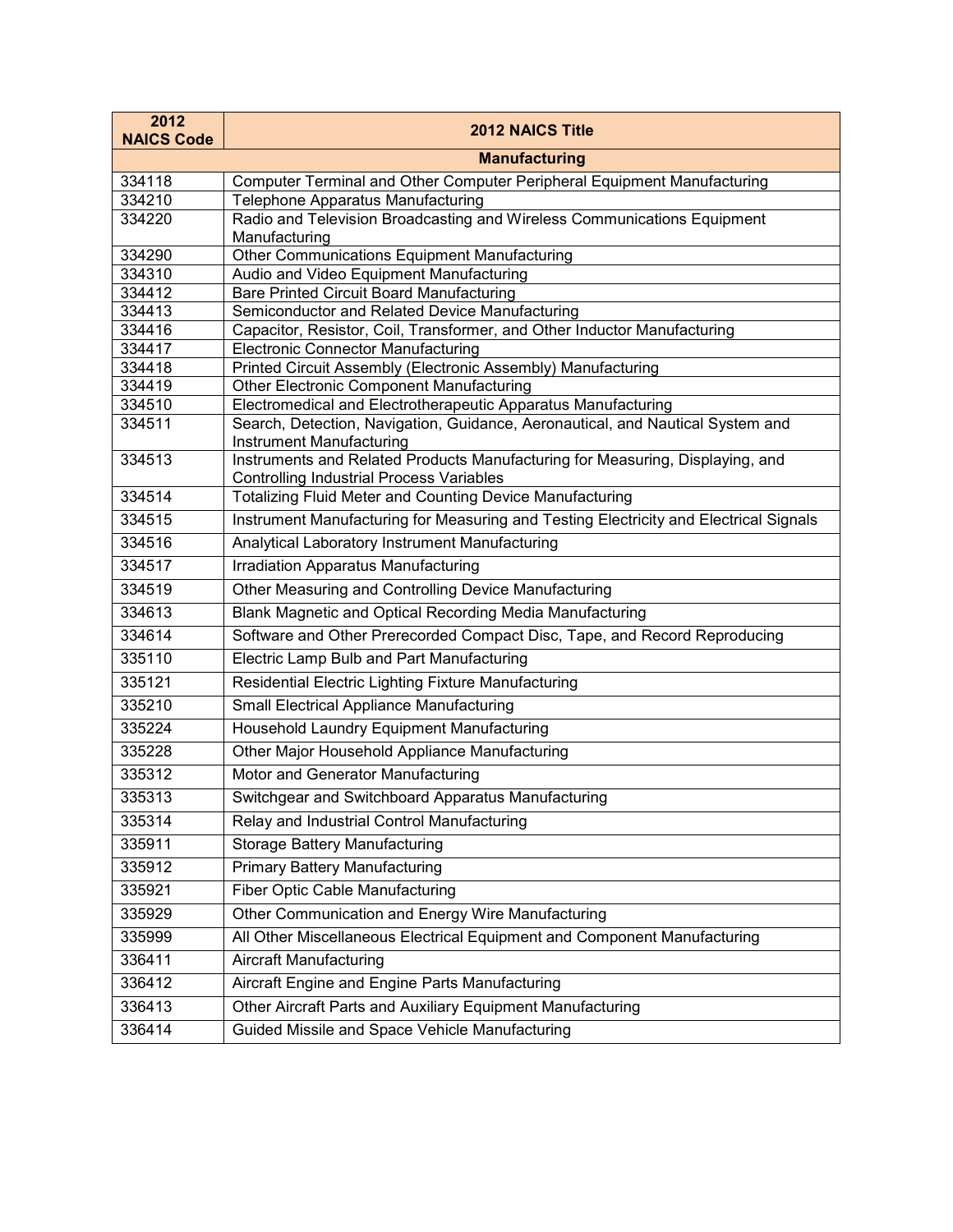| 2012<br><b>NAICS Code</b> | <b>2012 NAICS Title</b>                                                                            |
|---------------------------|----------------------------------------------------------------------------------------------------|
|                           | <b>Manufacturing</b>                                                                               |
| 336415                    | Guided Missile and Space Vehicle Propulsion Unit and Propulsion Unit Parts<br>Manufacturing        |
| 336991                    | Motorcycle, Bicycle, and Parts Manufacturing                                                       |
| 336992                    | Military Armored Vehicle, Tank, and Tank Component Manufacturing                                   |
| 336999                    | All Other Transportation Equipment Manufacturing                                                   |
| 339112                    | Surgical and Medical Instrument Manufacturing                                                      |
| 339113                    | Surgical Appliance and Supplies Manufacturing                                                      |
| 339114                    | Dental Equipment and Supplies Manufacturing                                                        |
| 339116                    | <b>Dental Laboratories</b>                                                                         |
| 339910                    | Jewelry and Silverware Manufacturing                                                               |
| 339920                    | Sporting and Athletic Goods Manufacturing                                                          |
| 339940                    | Office Supplies (except Paper) Manufacturing                                                       |
| 339950                    | Sign Manufacturing                                                                                 |
| 339991                    | Gasket, Packing, and Sealing Device Manufacturing                                                  |
| 339993                    | Fastener, Button, Needle, and Pin Manufacturing                                                    |
| 339999                    | All Other Miscellaneous Manufacturing                                                              |
|                           | <b>Wholesale Trade</b>                                                                             |
| 423210                    | <b>Furniture Merchant Wholesalers</b>                                                              |
| 423220                    | Home Furnishing Merchant Wholesalers                                                               |
| 423410                    | Photographic Equipment and Supplies Merchant Wholesalers                                           |
| 423420                    | Office Equipment Merchant Wholesalers                                                              |
| 423430                    | Computer and Computer Peripheral Equipment and Software Merchant Wholesalers                       |
| 423440                    | Other Commercial Equipment Merchant Wholesalers                                                    |
| 423450                    | Medical, Dental, and Hospital Equipment and Supplies Merchant Wholesalers                          |
| 423460                    | Ophthalmic Goods Merchant Wholesalers                                                              |
| 423490                    | Other Professional Equipment and Supplies Merchant Wholesalers                                     |
| 423610                    | Electrical Apparatus and Equipment, Wiring Supplies, and Related Equipment<br>Merchant Wholesalers |
| 423620                    | Household Appliances, Electric Housewares, and Consumer Electronics Merchant<br>Wholesalers        |
| 423690                    | Other Electronic Parts and Equipment Merchant Wholesalers                                          |
| 423810                    | Construction and Mining (except Oil Well) Machinery and Equipment Merchant<br>Wholesalers          |
| 423820                    | Farm and Garden Machinery and Equipment Merchant Wholesalers                                       |
| 423830                    | Industrial Machinery and Equipment Merchant Wholesalers                                            |
| 423840                    | <b>Industrial Supplies Merchant Wholesalers</b>                                                    |
| 423850                    | Service Establishment Equipment and Supplies Merchant Wholesalers                                  |
| 423860                    | Transportation Equipment and Supplies (except Motor Vehicle) Merchant Wholesalers                  |
| 423940                    | Jewelry, Watch, Precious Stone, and Precious Metal Merchant Wholesalers                            |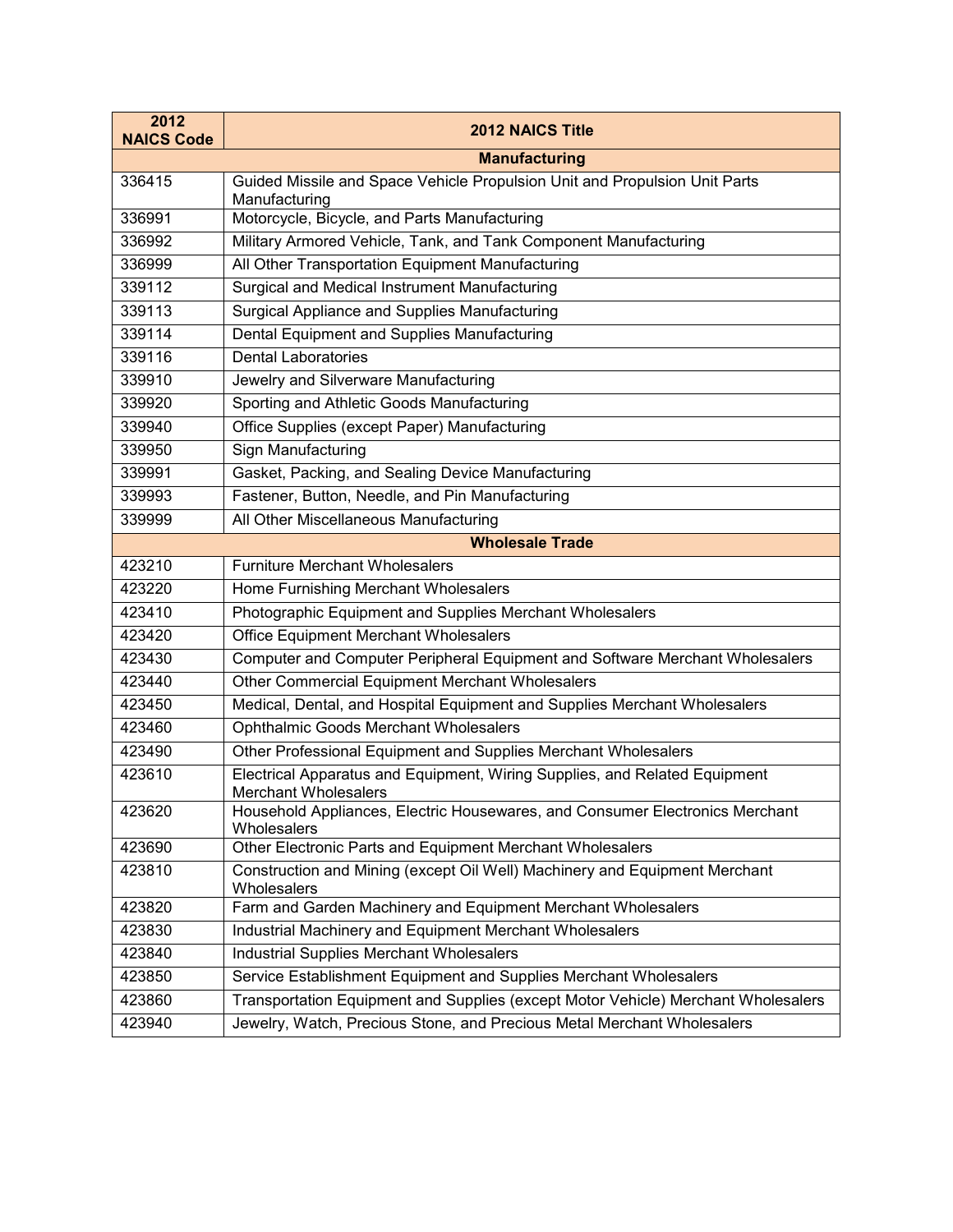| 2012<br><b>NAICS Code</b> | <b>2012 NAICS Title</b>                                                                                                       |
|---------------------------|-------------------------------------------------------------------------------------------------------------------------------|
|                           | <b>Wholesale Trade</b>                                                                                                        |
| 423990                    | Other Miscellaneous Durable Goods Merchant Wholesalers                                                                        |
| 424310                    | Piece Goods, Notions, and Other Dry Goods Merchant Wholesalers                                                                |
| 424320                    | Men's and Boys' Clothing and Furnishings Merchant Wholesalers                                                                 |
| 424330                    | Women's, Children's, and Infants' Clothing and Accessories Merchant Wholesalers                                               |
| 424340                    | <b>Footwear Merchant Wholesalers</b>                                                                                          |
| 424610<br>424690          | Plastics Materials and Basic Forms and Shapes Merchant Wholesalers<br>Other Chemical and Allied Products Merchant Wholesalers |
|                           | <b>Retail Trade</b>                                                                                                           |
| 441110                    | <b>New Car Dealers</b>                                                                                                        |
| 441120                    | <b>Used Car Dealers</b>                                                                                                       |
|                           |                                                                                                                               |
| 442210                    | <b>Floor Covering Stores</b>                                                                                                  |
| 443142                    | <b>Electronics Stores</b>                                                                                                     |
| 445120                    | <b>Convenience Stores</b>                                                                                                     |
| 445291                    | <b>Baked Goods Stores</b>                                                                                                     |
| 445292                    | <b>Confectionery and Nut Stores</b>                                                                                           |
| 445299                    | All Other Specialty Food Stores                                                                                               |
| 445310                    | Beer, Wine, and Liquor Stores                                                                                                 |
| 446110                    | <b>Pharmacies and Drug Stores</b>                                                                                             |
| 446120                    | Cosmetics, Beauty Supplies, and Perfume Stores                                                                                |
| 446130                    | <b>Optical Goods Stores</b>                                                                                                   |
| 446191                    | Food (Health) Supplement Stores                                                                                               |
| 446199                    | All Other Health and Personal Care Stores                                                                                     |
| 447110                    | <b>Gasoline Stations with Convenience Stores</b>                                                                              |
| 447190                    | <b>Other Gasoline Stations</b>                                                                                                |
| 448110                    | <b>Men's Clothing Stores</b>                                                                                                  |
| 448120                    | <b>Women's Clothing Stores</b>                                                                                                |
| 448130                    | Children's and Infants' Clothing Stores                                                                                       |
| 448140                    | <b>Family Clothing Stores</b>                                                                                                 |
| 448150                    | <b>Clothing Accessories Stores</b>                                                                                            |
| 448190                    | <b>Other Clothing Stores</b>                                                                                                  |
| 448210                    | <b>Shoe Stores</b>                                                                                                            |
| 448310                    | Jewelry Stores                                                                                                                |
| 448320                    | Luggage and Leather Goods Stores                                                                                              |
| 451110                    | <b>Sporting Goods Stores</b>                                                                                                  |
| 451120                    | Hobby, Toy, and Game Stores                                                                                                   |
| 451130                    | Sewing, Needlework, and Piece Goods Stores                                                                                    |
| 451140                    | Musical Instrument and Supplies Stores                                                                                        |
| 451211                    | <b>Book Stores</b>                                                                                                            |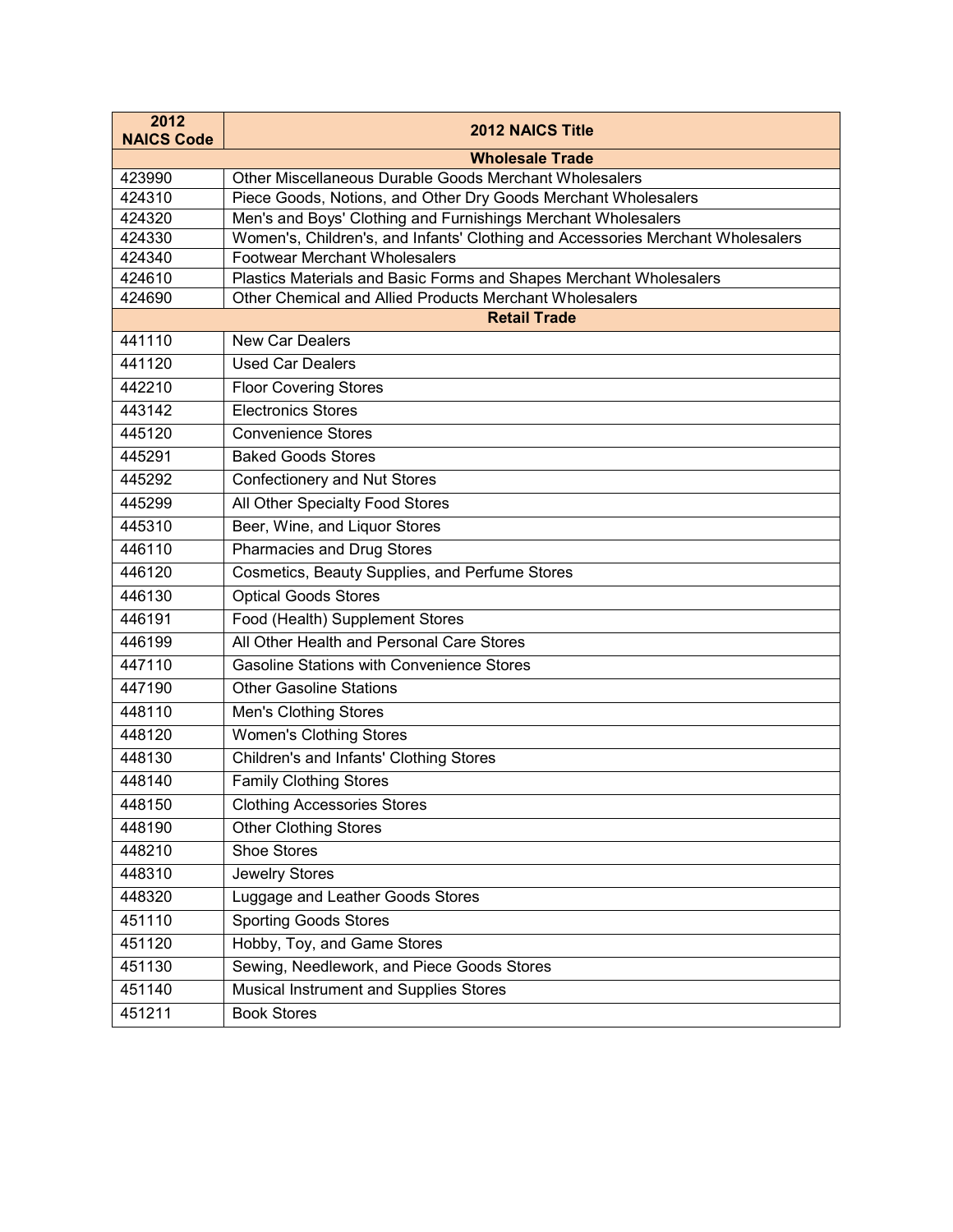| 2012<br><b>NAICS Code</b> | <b>2012 NAICS Title</b>                                         |
|---------------------------|-----------------------------------------------------------------|
|                           | <b>Retail Trade</b>                                             |
| 451212                    | <b>News Dealers and Newsstands</b>                              |
| 453210                    | <b>Office Supplies and Stationery Stores</b>                    |
| 453220                    | Gift, Novelty, and Souvenir Stores                              |
| 453991                    | <b>Tobacco Stores</b>                                           |
| 453998                    | All Other Miscellaneous Store Retailers (except Tobacco Stores) |
| 454111                    | <b>Electronic Shopping</b>                                      |
| 454112                    | <b>Electronic Auctions</b>                                      |
| 454113                    | Mail-Order Houses                                               |
| 454210                    | <b>Vending Machine Operators</b>                                |
|                           | <b>Transportation and Warehousing</b>                           |
| 481211                    | Nonscheduled Chartered Passenger Air Transportation             |
| 481212                    | Nonscheduled Chartered Freight Air Transportation               |
| 481219                    | Other Nonscheduled Air Transportation                           |
| 483113                    | <b>Coastal and Great Lakes Freight Transportation</b>           |
| 485310                    | <b>Taxi Service</b>                                             |
| 485320                    | <b>Limousine Service</b>                                        |
| 485510                    | <b>Charter Bus Industry</b>                                     |
| 487210                    | Scenic and Sightseeing Transportation, Water                    |
| 488330                    | Navigational Services to Shipping                               |
| 488390                    | Other Support Activities for Water Transportation               |
|                           | <b>Information</b>                                              |
| 511110                    | Newspaper Publishers                                            |
| 511120                    | <b>Periodical Publishers</b>                                    |
| 511130                    | <b>Book Publishers</b>                                          |
| 511140                    | Directory and Mailing List Publishers                           |
| 511191                    | <b>Greeting Card Publishers</b>                                 |
| 511199                    | All Other Publishers                                            |
| 511210                    | Software Publishers                                             |
| 512110                    | Motion Picture and Video Production                             |
| 512120                    | Motion Picture and Video Distribution                           |
| 512131                    | Motion Picture Theaters (except Drive-Ins)                      |
| 512132                    | <b>Drive-In Motion Picture Theaters</b>                         |
| 512191                    | Teleproduction and Other Postproduction Services                |
| 512199                    | Other Motion Picture and Video Industries                       |
| 515111                    | <b>Radio Networks</b>                                           |
| 515112                    | <b>Radio Stations</b>                                           |
| 515120                    | <b>Television Broadcasting</b>                                  |
| 515210                    | Cable and Other Subscription Programming                        |
| 517210                    | Wireless Telecommunications Carriers (except Satellite)         |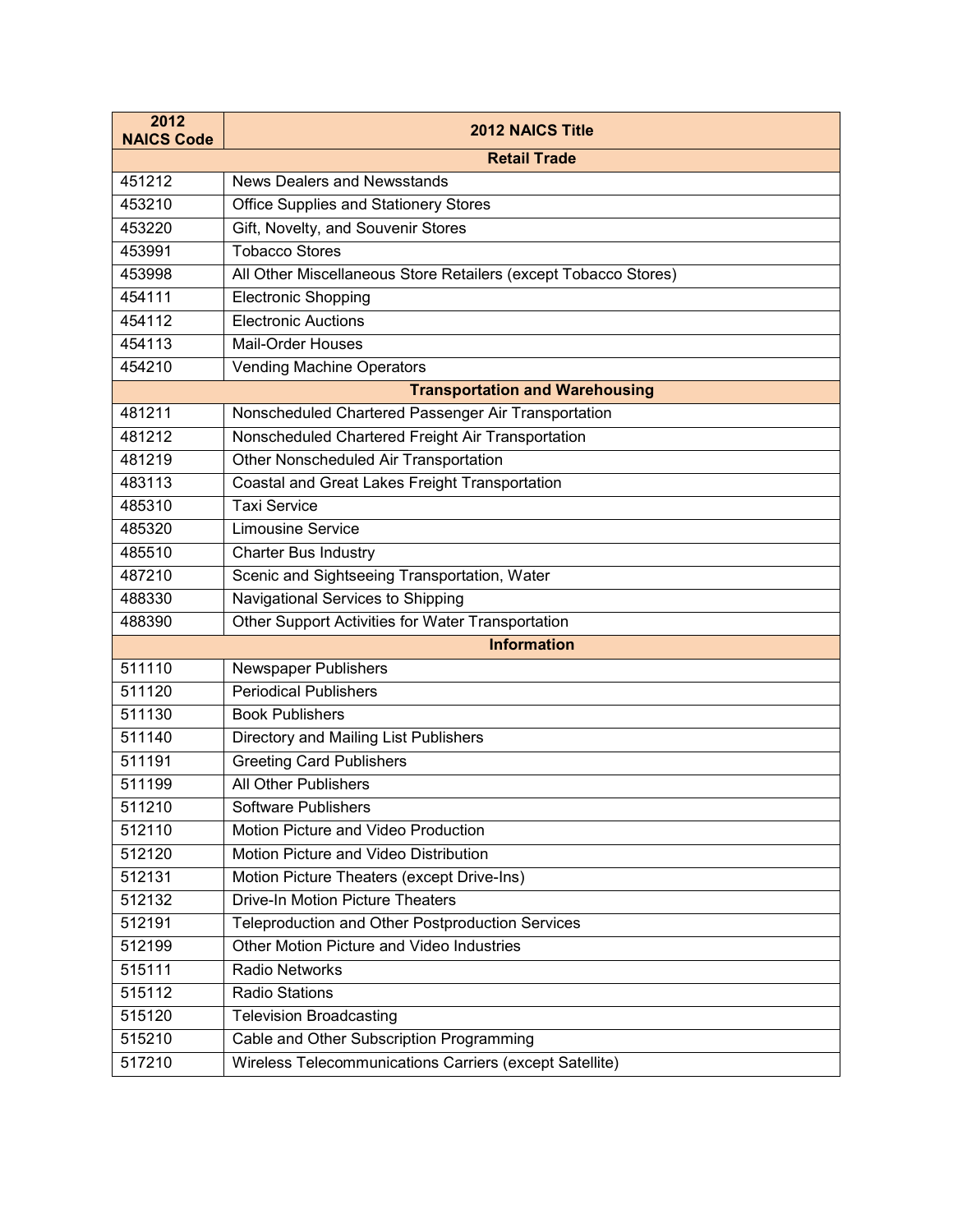| 2012<br><b>NAICS Code</b> | 2012 NAICS Title                                                         |
|---------------------------|--------------------------------------------------------------------------|
|                           | <b>Information</b>                                                       |
| 517911                    | <b>Telecommunications Resellers</b>                                      |
| 517919                    | All Other Telecommunications                                             |
| 519120                    | <b>Libraries and Archives</b>                                            |
| 519130                    | Internet Publishing and Broadcasting and Web Search Portals              |
| 519190                    | <b>All Other Information Services</b>                                    |
|                           | <b>Finance and Insurance</b>                                             |
| 522110                    | <b>Commercial Banking</b>                                                |
| 522120                    | <b>Savings Institutions</b>                                              |
| 522130                    | <b>Credit Unions</b>                                                     |
| 522190                    | Other Depository Credit Intermediation                                   |
| 522210                    | <b>Credit Card Issuing</b>                                               |
| 522220                    | <b>Sales Financing</b>                                                   |
| 522291                    | <b>Consumer Lending</b>                                                  |
| 522292                    | <b>Real Estate Credit</b>                                                |
| 522293                    | <b>International Trade Financing</b>                                     |
| 522294                    | <b>Secondary Market Financing</b>                                        |
| 522298                    | All Other Nondepository Credit Intermediation                            |
| 522310                    | Mortgage and Nonmortgage Loan Brokers                                    |
| 522320                    | Financial Transactions Processing, Reserve, and Clearinghouse Activities |
| 522390                    | Other Activities Related to Credit Intermediation                        |
| 523110                    | <b>Investment Banking and Securities Dealing</b>                         |
| 523120                    | Securities Brokerage                                                     |
| 523140                    | <b>Commodity Contracts Brokerage</b>                                     |
| 523920                    | Portfolio Management                                                     |
| 523930                    | <b>Investment Advice</b>                                                 |
| 523991                    | Trust, Fiduciary, and Custody Activities                                 |
| 523999                    | Miscellaneous Financial Investment Activities                            |
| 524113                    | <b>Direct Life Insurance Carriers</b>                                    |
| 524114                    | Direct Health and Medical Insurance Carriers                             |
| 524126                    | Direct Property and Casualty Insurance Carriers                          |
| 524127                    | <b>Direct Title Insurance Carriers</b>                                   |
| 524128                    | Other Direct Insurance (except Life, Health, and Medical) Carriers       |
| 524130                    | <b>Reinsurance Carriers</b>                                              |
| 524210                    | Insurance Agencies and Brokerages                                        |
| 524291                    | <b>Claims Adjusting</b>                                                  |
| 524292                    | Third Party Administration of Insurance and Pension Funds                |
| 524298                    | All Other Insurance Related Activities                                   |
| 525110                    | <b>Pension Funds</b>                                                     |
| 525120                    | <b>Health and Welfare Funds</b>                                          |
| 525190                    | <b>Other Insurance Funds</b>                                             |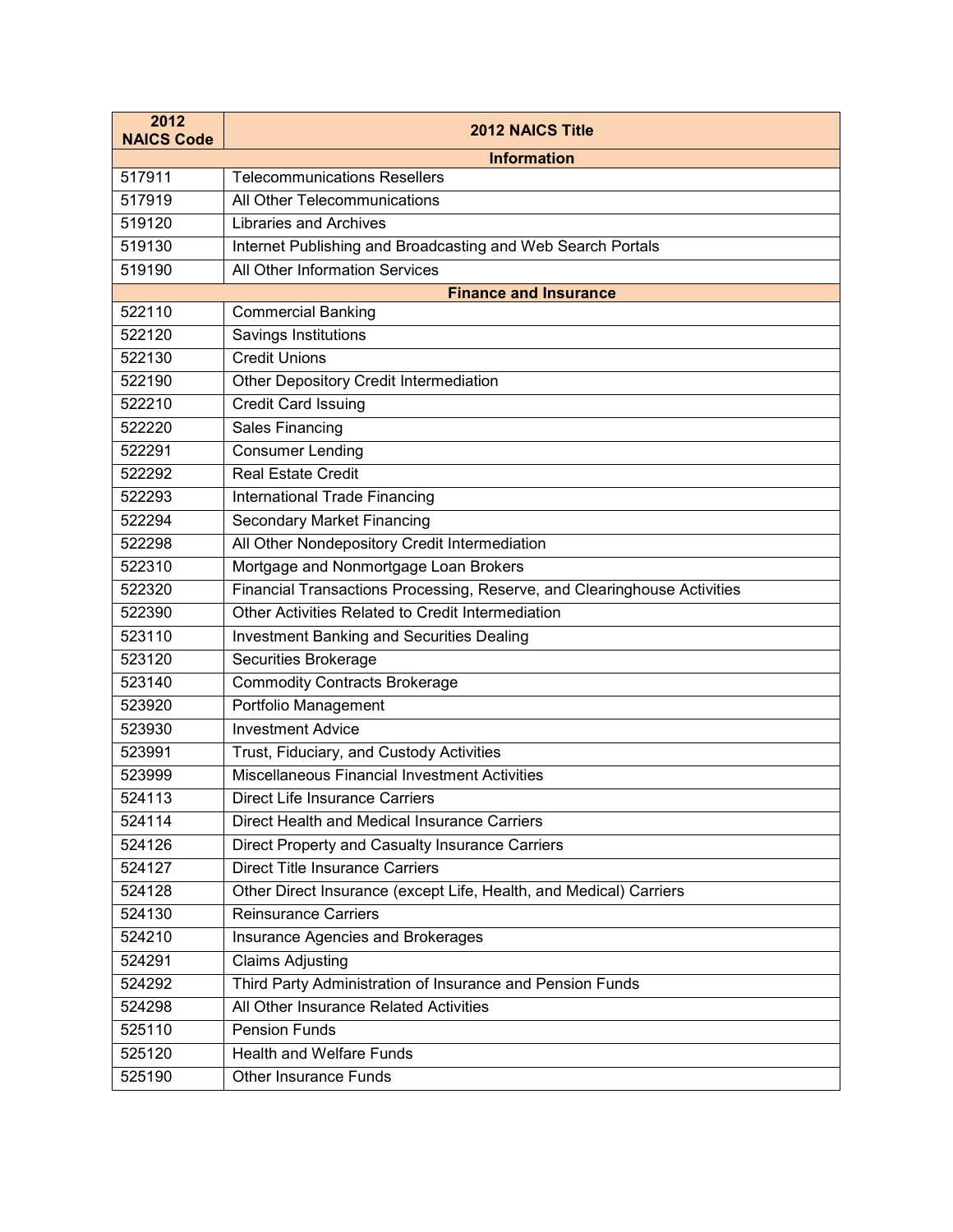| 2012<br><b>NAICS Code</b> | <b>2012 NAICS Title</b>                                                       |
|---------------------------|-------------------------------------------------------------------------------|
|                           | <b>Real Estate and Rental and Leasing</b>                                     |
| 531120                    | Lessors of Nonresidential Buildings (except Miniwarehouses)                   |
| 531190                    | Lessors of Other Real Estate Property                                         |
| 531210                    | Offices of Real Estate Agents and Brokers                                     |
| 531311                    | <b>Residential Property Managers</b>                                          |
| 531312                    | Nonresidential Property Managers                                              |
| 531320                    | <b>Offices of Real Estate Appraisers</b>                                      |
| 531390                    | Other Activities Related to Real Estate                                       |
| 532111                    | Passenger Car Rental                                                          |
| 532112                    | Passenger Car Leasing                                                         |
| 532310                    | <b>General Rental Centers</b>                                                 |
| 532411                    | Commercial Air, Rail, and Water Transportation Equipment Rental and Leasing   |
| 532412                    | Construction, Mining, and Forestry Machinery and Equipment Rental and Leasing |
| 532420                    | Office Machinery and Equipment Rental and Leasing                             |
|                           | <b>Professional, Scientific, and Technical Services</b>                       |
| 541110                    | Offices of Lawyers                                                            |
| 541120                    | <b>Offices of Notaries</b>                                                    |
| 541191                    | <b>Title Abstract and Settlement Offices</b>                                  |
| 541199                    | All Other Legal Services                                                      |
| 541211                    | <b>Offices of Certified Public Accountants</b>                                |
| 541213                    | <b>Tax Preparation Services</b>                                               |
| 541214                    | Payroll Services                                                              |
| 541219                    | <b>Other Accounting Services</b>                                              |
| 541310                    | <b>Architectural Services</b>                                                 |
| 541320                    | Landscape Architectural Services                                              |
| 541330                    | <b>Engineering Services</b>                                                   |
| 541340                    | <b>Drafting Services</b>                                                      |
| 541350                    | <b>Building Inspection Services</b>                                           |
| 541360                    | Geophysical Surveying and Mapping Services                                    |
| 541380                    | <b>Testing Laboratories</b>                                                   |
| 541410                    | <b>Interior Design Services</b>                                               |
| 541420                    | <b>Industrial Design Services</b>                                             |
| 541430                    | <b>Graphic Design Services</b>                                                |
| 541490                    | <b>Other Specialized Design Services</b>                                      |
| 541511                    | <b>Custom Computer Programming Services</b>                                   |
| 541512                    | <b>Computer Systems Design Services</b>                                       |
| 541513                    | <b>Computer Facilities Management Services</b>                                |
| 541519                    | <b>Other Computer Related Services</b>                                        |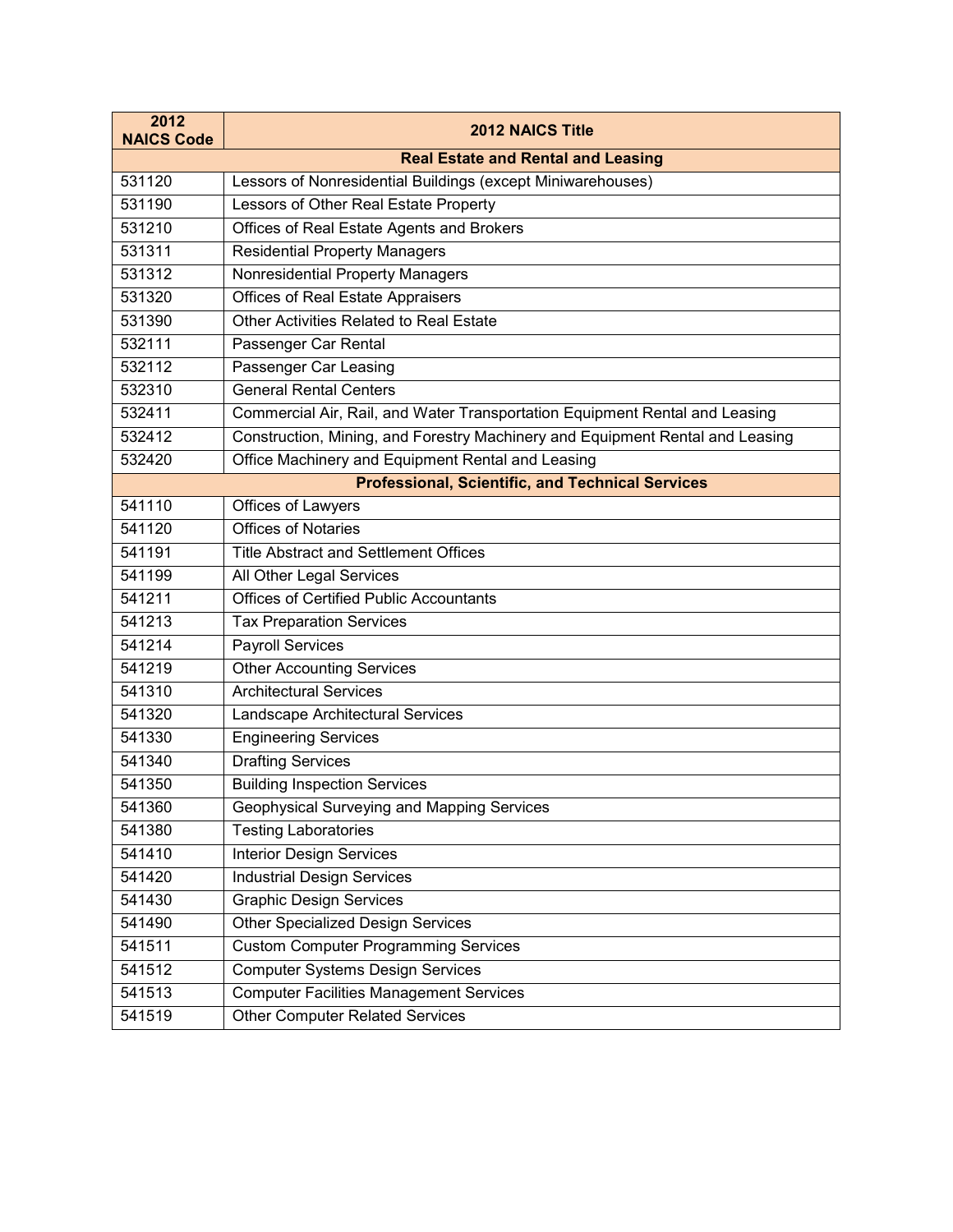| 2012<br><b>NAICS Code</b> | <b>2012 NAICS Title</b>                                                                            |
|---------------------------|----------------------------------------------------------------------------------------------------|
|                           | <b>Professional, Scientific, and Technical Services</b>                                            |
| 541611                    | Administrative Management and General Management Consulting Services                               |
| 541612                    | <b>Human Resources Consulting Services</b>                                                         |
| 541613                    | <b>Marketing Consulting Services</b>                                                               |
| 541614                    | Process, Physical Distribution, and Logistics Consulting Services                                  |
| 541618                    | Other Management Consulting Services                                                               |
| 541620                    | <b>Environmental Consulting Services</b>                                                           |
| 541690                    | Other Scientific and Technical Consulting Services                                                 |
| 541711                    | Research and Development in Biotechnology                                                          |
| 541712                    | Research and Development in the Physical, Engineering, and Life Sciences (except<br>Biotechnology) |
| 541720                    | Research and Development in the Social Sciences and Humanities                                     |
| 541810                    | <b>Advertising Agencies</b>                                                                        |
| 541820                    | <b>Public Relations Agencies</b>                                                                   |
| 541830                    | <b>Media Buying Agencies</b>                                                                       |
| 541840                    | Media Representatives                                                                              |
| 541850                    | Outdoor Advertising                                                                                |
| 541860                    | <b>Direct Mail Advertising</b>                                                                     |
| 541870                    | <b>Advertising Material Distribution Services</b>                                                  |
| 541890                    | Other Services Related to Advertising                                                              |
| 541910                    | Marketing Research and Public Opinion Polling                                                      |
| 541930                    | <b>Translation and Interpretation Services</b>                                                     |
| 541990                    | All Other Professional, Scientific, and Technical Services                                         |
|                           | <b>Management of Companies and Enterprises</b>                                                     |
| 551111                    | Offices of Bank Holding Companies                                                                  |
| 551112                    | <b>Offices of Other Holding Companies</b>                                                          |
| 551114                    | Corporate, Subsidiary, and Regional Managing Offices                                               |
|                           | Administrative and Support and Waste Management and Remediation Services                           |
| 561110                    | <b>Office Administrative Services</b>                                                              |
| 561210                    | <b>Facilities Support Services</b>                                                                 |
| 561311                    | <b>Employment Placement Agencies</b>                                                               |
| 561312                    | <b>Executive Search Services</b>                                                                   |
| 561320                    | <b>Temporary Help Services</b>                                                                     |
| 561330                    | Professional Employer Organizations                                                                |
| 561410                    | <b>Document Preparation Services</b>                                                               |
| 561421                    | <b>Telephone Answering Services</b>                                                                |
| 561422                    | Telemarketing Bureaus and Other Contact Centers                                                    |
| 561431                    | <b>Private Mail Centers</b>                                                                        |
| 561439                    | Other Business Service Centers (including Copy Shops)                                              |
| 561440                    | <b>Collection Agencies</b>                                                                         |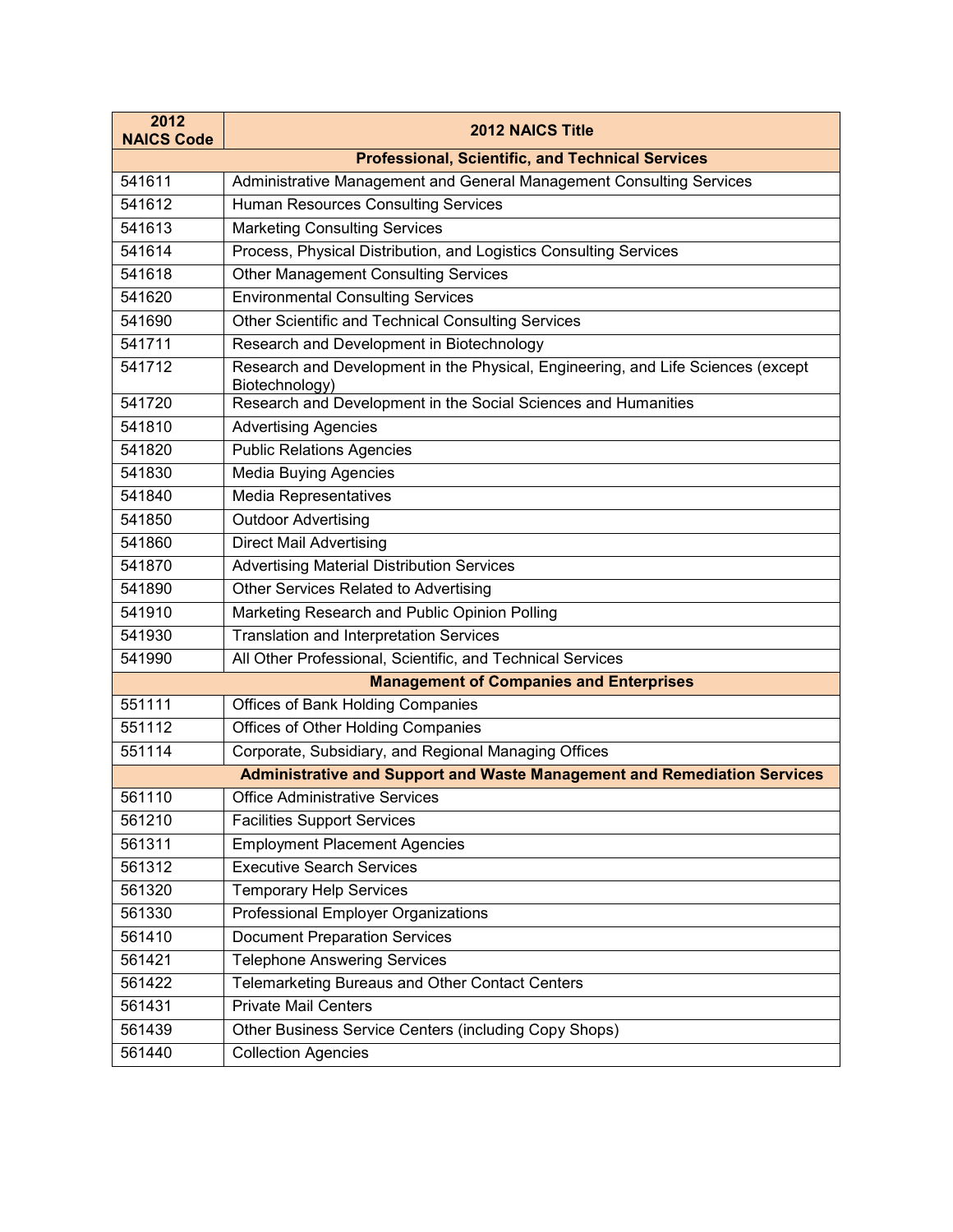| 2012<br><b>NAICS Code</b> | <b>2012 NAICS Title</b>                                                         |
|---------------------------|---------------------------------------------------------------------------------|
|                           | <b>Administrative and Support and Waste Management and Remediation Services</b> |
| 561450                    | <b>Credit Bureaus</b>                                                           |
| 561491                    | <b>Repossession Services</b>                                                    |
| 561492                    | Court Reporting and Stenotype Services                                          |
| 561499                    | All Other Business Support Services                                             |
| 561510                    | <b>Travel Agencies</b>                                                          |
| 561520                    | <b>Tour Operators</b>                                                           |
| 561591                    | <b>Convention and Visitors Bureaus</b>                                          |
| 561599                    | All Other Travel Arrangement and Reservation Services                           |
| 561611                    | <b>Investigation Services</b>                                                   |
| 561612                    | Security Guards and Patrol Services                                             |
| 561621                    | Security Systems Services (except Locksmiths)                                   |
| 561622                    | Locksmiths                                                                      |
| 561740                    | <b>Carpet and Upholstery Cleaning Services</b>                                  |
| 561790                    | Other Services to Buildings and Dwellings                                       |
| 561910                    | Packaging and Labeling Services                                                 |
| 561920                    | <b>Convention and Trade Show Organizers</b>                                     |
| 561990                    | All Other Support Services                                                      |
| 562119                    | <b>Other Waste Collection</b>                                                   |
| 562211                    | Hazardous Waste Treatment and Disposal                                          |
|                           | <b>Educational Services</b>                                                     |
| 611110                    | <b>Elementary and Secondary Schools</b>                                         |
| 611210                    | <b>Junior Colleges</b>                                                          |
| 611310                    | Colleges, Universities, and Professional Schools                                |
| 611410                    | <b>Business and Secretarial Schools</b>                                         |
| 611420                    | <b>Computer Training</b>                                                        |
| 611430                    | Professional and Management Development Training                                |
| 611511                    | <b>Cosmetology and Barber Schools</b>                                           |
| 611512                    | <b>Flight Training</b>                                                          |
| 611513                    | Apprenticeship Training                                                         |
| 611519                    | <b>Other Technical and Trade Schools</b>                                        |
| 611610                    | <b>Fine Arts Schools</b>                                                        |
| 611630                    | Language Schools                                                                |
| 611691                    | <b>Exam Preparation and Tutoring</b>                                            |
| 611692                    | <b>Automobile Driving Schools</b>                                               |
| 611699                    | All Other Miscellaneous Schools and Instruction                                 |
| 611710                    | <b>Educational Support Services</b>                                             |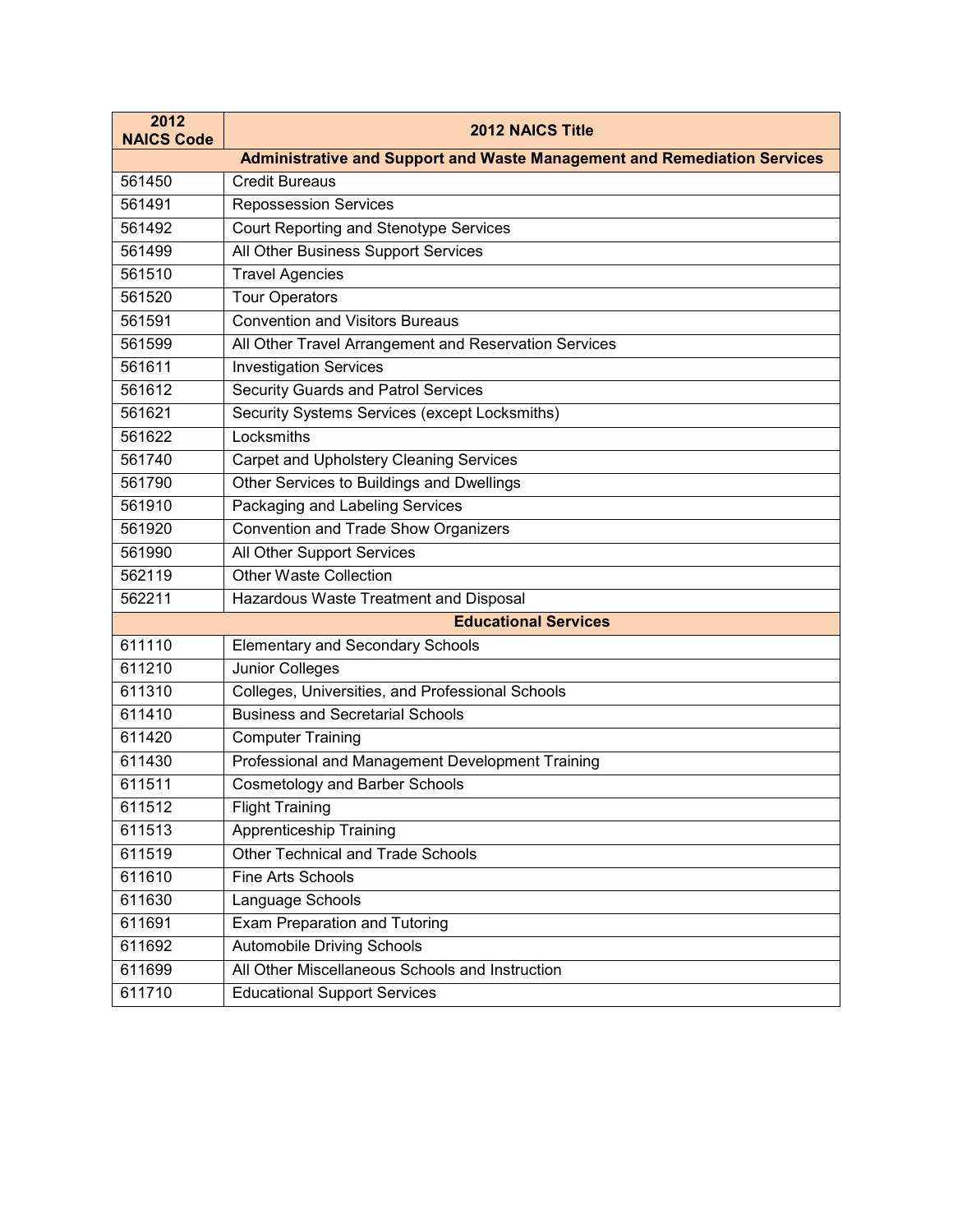| 2012<br><b>NAICS Code</b>              | <b>2012 NAICS Title</b>                                                           |
|----------------------------------------|-----------------------------------------------------------------------------------|
|                                        | <b>Health Care and Social Assistance</b>                                          |
| 621111                                 | Offices of Physicians (except Mental Health Specialists)                          |
| 621112                                 | Offices of Physicians, Mental Health Specialists                                  |
| 621210                                 | <b>Offices of Dentists</b>                                                        |
| 621310                                 | Offices of Chiropractors                                                          |
| 621320                                 | <b>Offices of Optometrists</b>                                                    |
| 621330                                 | Offices of Mental Health Practitioners (except Physicians)                        |
| 621340                                 | Offices of Physical, Occupational and Speech Therapists, and Audiologists         |
| 621391                                 | <b>Offices of Podiatrists</b>                                                     |
| 621399                                 | Offices of All Other Miscellaneous Health Practitioners                           |
| 621410                                 | <b>Family Planning Centers</b>                                                    |
| 621420                                 | Outpatient Mental Health and Substance Abuse Centers                              |
| 621491                                 | <b>HMO Medical Centers</b>                                                        |
| 621492                                 | <b>Kidney Dialysis Centers</b>                                                    |
| 621493                                 | Freestanding Ambulatory Surgical and Emergency Centers                            |
| 621498                                 | All Other Outpatient Care Centers                                                 |
| 621511                                 | <b>Medical Laboratories</b>                                                       |
| 621512                                 | <b>Diagnostic Imaging Centers</b>                                                 |
| 621610                                 | <b>Home Health Care Services</b>                                                  |
| 624110                                 | <b>Child and Youth Services</b>                                                   |
| 624190                                 | Other Individual and Family Services                                              |
| 624230                                 | <b>Emergency and Other Relief Services</b>                                        |
| 624410                                 | <b>Child Day Care Services</b>                                                    |
|                                        | <b>Arts, Entertainment and Recreation</b>                                         |
| 711410                                 | Agents and Managers for Artists, Athletes, Entertainers, and Other Public Figures |
| 711510                                 | Independent Artists, Writers, and Performers                                      |
| 713940                                 | <b>Fitness and Recreational Sports Centers</b>                                    |
| 713950                                 | <b>Bowling Centers</b>                                                            |
| 713990                                 | All Other Amusement and Recreation Industries                                     |
| <b>Accommodation and Food Services</b> |                                                                                   |
| 721211                                 | RV (Recreational Vehicle) Parks and Campgrounds                                   |
| 722511                                 | <b>Full-Service Restaurants</b>                                                   |
| 722513                                 | <b>Limited-Service Restaurants</b>                                                |
| 722514                                 | Cafeterias, Grill Buffets, and Buffets                                            |
| 722515                                 | Snack and Nonalcoholic Beverage Bars                                              |
|                                        | <b>Other Services</b>                                                             |
| 811111                                 | <b>General Automotive Repair</b>                                                  |
| 811112                                 | Automotive Exhaust System Repair                                                  |
| 811113                                 | Automotive Transmission Repair                                                    |
| 811118                                 | Other Automotive Mechanical and Electrical Repair and Maintenance                 |